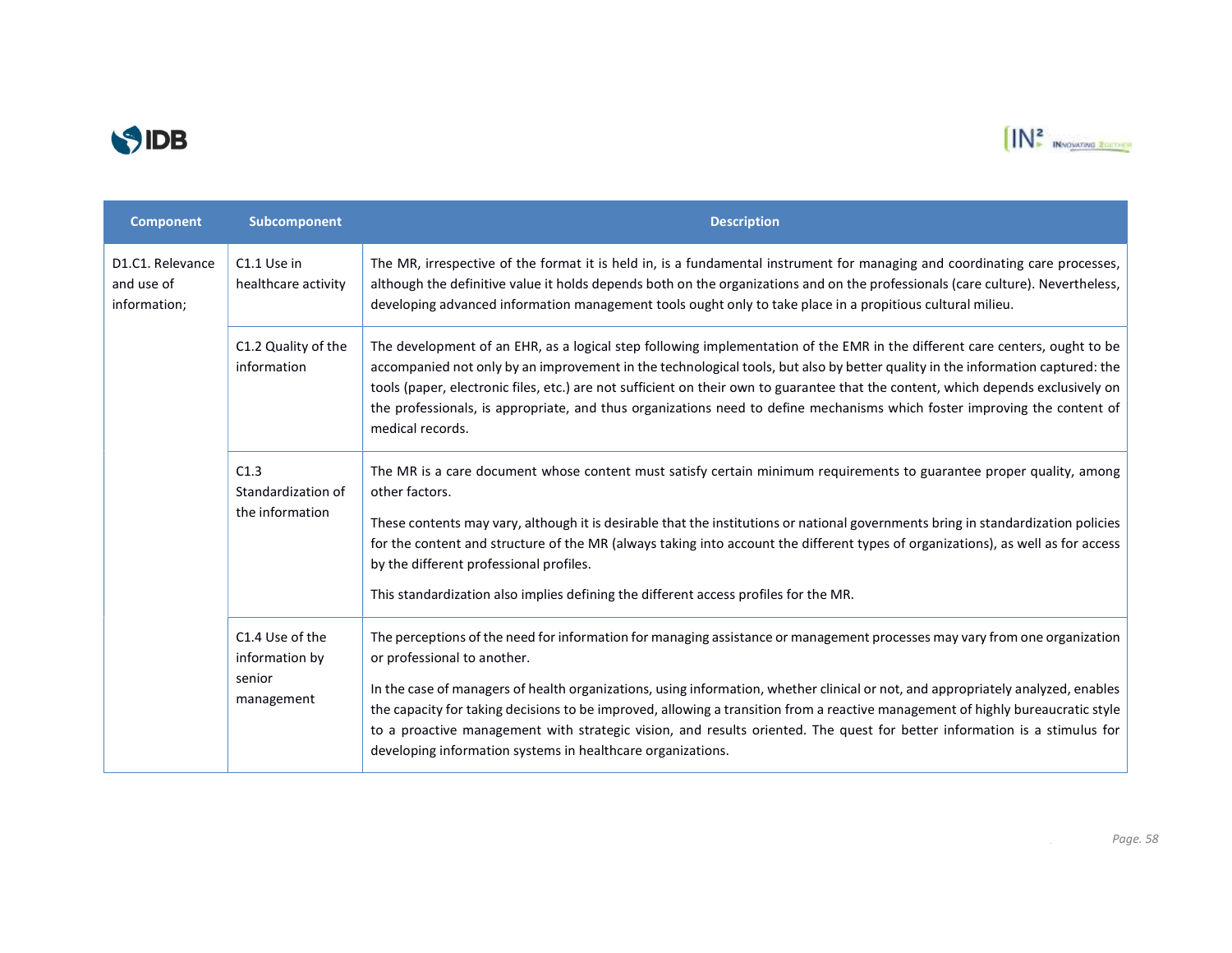



| <b>Component</b>          | Subcomponent                                                              | <b>Description</b>                                                                                                                                                                                                                                                                                                                                                                                                                                                                                                                                                                                                                                                                                                                                         |
|---------------------------|---------------------------------------------------------------------------|------------------------------------------------------------------------------------------------------------------------------------------------------------------------------------------------------------------------------------------------------------------------------------------------------------------------------------------------------------------------------------------------------------------------------------------------------------------------------------------------------------------------------------------------------------------------------------------------------------------------------------------------------------------------------------------------------------------------------------------------------------|
|                           | C1.5 Use of the<br>clinical<br>management<br>information by<br>clinicians | In the case of health professionals, their perception of the importance of information is related to notions such as whether<br>their care duties are considered to be teamwork, in which clinical information is a basic element of coordination among<br>professionals.<br>On this point, the healthcare structures in public environments require the engagement of the professionals to improve their<br>results, in quality and efficiency. As a consequence, the availability of information should be understood as a critical element<br>in improving processes.                                                                                                                                                                                   |
| D1.C2. Digital<br>culture | C2.1 Approach to<br>the improvement<br>of processes                       | In any circumstance, organizations approach the improvement of their processes to seek the continuous improvement of their<br>results. However, organizations respond differently in the face of change processes. The scenario of technological change linked<br>to the incorporation of ICTs is always accompanied by the need to improve processes or, in any case, the opportunity to improve<br>them, taking advantage of the opportunities offered by ICT.                                                                                                                                                                                                                                                                                           |
|                           | C2.2 Acceptance of<br>digital tools                                       | The implementation of digital tools in organizations should be accompanied by a clear and favorable stance toward this process<br>by the professionals.<br>In fact, and going beyond commonplaces that few would argue with ("digitalization is necessary", "our organizations need to<br>digitalize"), it becomes necessary for managers and professionals to contribute to this endeavor of digital development, each<br>from their own position within the organization.<br>Without this participation and, above all, without due perception of the importance of this process and awareness of its<br>difficulty (and indeed that professional expectations might not be fully satisfied), it is difficult to accomplish processes of this<br>nature. |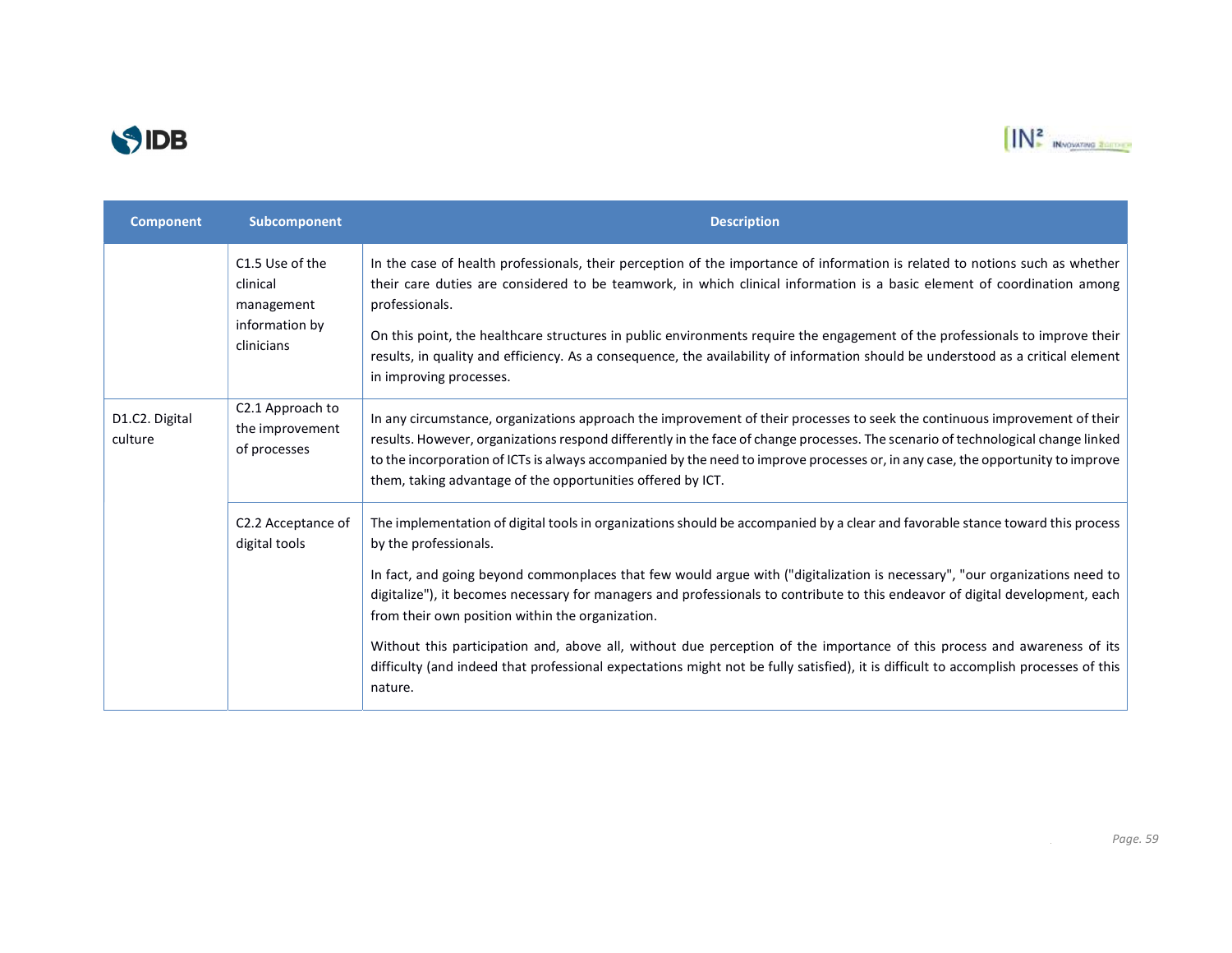



| <b>Component</b>                  | Subcomponent                                            | <b>Description</b>                                                                                                                                                                                                                                                                                                                                                                                                                  |
|-----------------------------------|---------------------------------------------------------|-------------------------------------------------------------------------------------------------------------------------------------------------------------------------------------------------------------------------------------------------------------------------------------------------------------------------------------------------------------------------------------------------------------------------------------|
|                                   | C <sub>2</sub> .3. Skills in<br>information<br>analysis | In an environment of growing both the information needs and its availability, it is necessary to have professionals capable of<br>analyzing the available information, as well as to lead the organization in the use of this information for the management of<br>both cases clinical and care processes.                                                                                                                          |
|                                   | C <sub>2</sub> .4 Skills in the<br>use of ICT           | A positive evolution in medical records from the EMR to the EHR is always associated with the ability of users to accomplish the<br>change by adapting their professional practice to the new paradigms. In the case that the users possess sufficient skills, they<br>can also try to accelerate the processes of technological change.                                                                                            |
| D1.C3.<br>Acceptance of<br>change | C3.1 Acceptance of<br>change                            | Implementing EMR/EHR systems in organizations usually creates highly positive expectations at the start of the process, and<br>the results ought to match, wherever possible, these expectations. At the same time, as these processes move forward,<br>resistance from the professionals of the organizations starts to appear, arising from:<br>The lack of technical skills of some professionals;<br>$\bullet$                  |
|                                   |                                                         | Unawareness of the functionality and use of the specific tools bound up to the information systems;<br>$\bullet$<br>The widespread perception that such a process should respect the existing organizational structures whenever<br>$\bullet$<br>possible;<br>The absence of vision of the healthcare processes;<br>$\bullet$<br>Mismatch between the real execution times for projects and the scheduling undertaken.<br>$\bullet$ |
|                                   |                                                         | On other occasions, and despite the foregoing, the attitude of the processionals might be a lever favorable to change. Evaluating<br>these attitudes helps in understanding and, therefore, designing processes of technological change.                                                                                                                                                                                            |